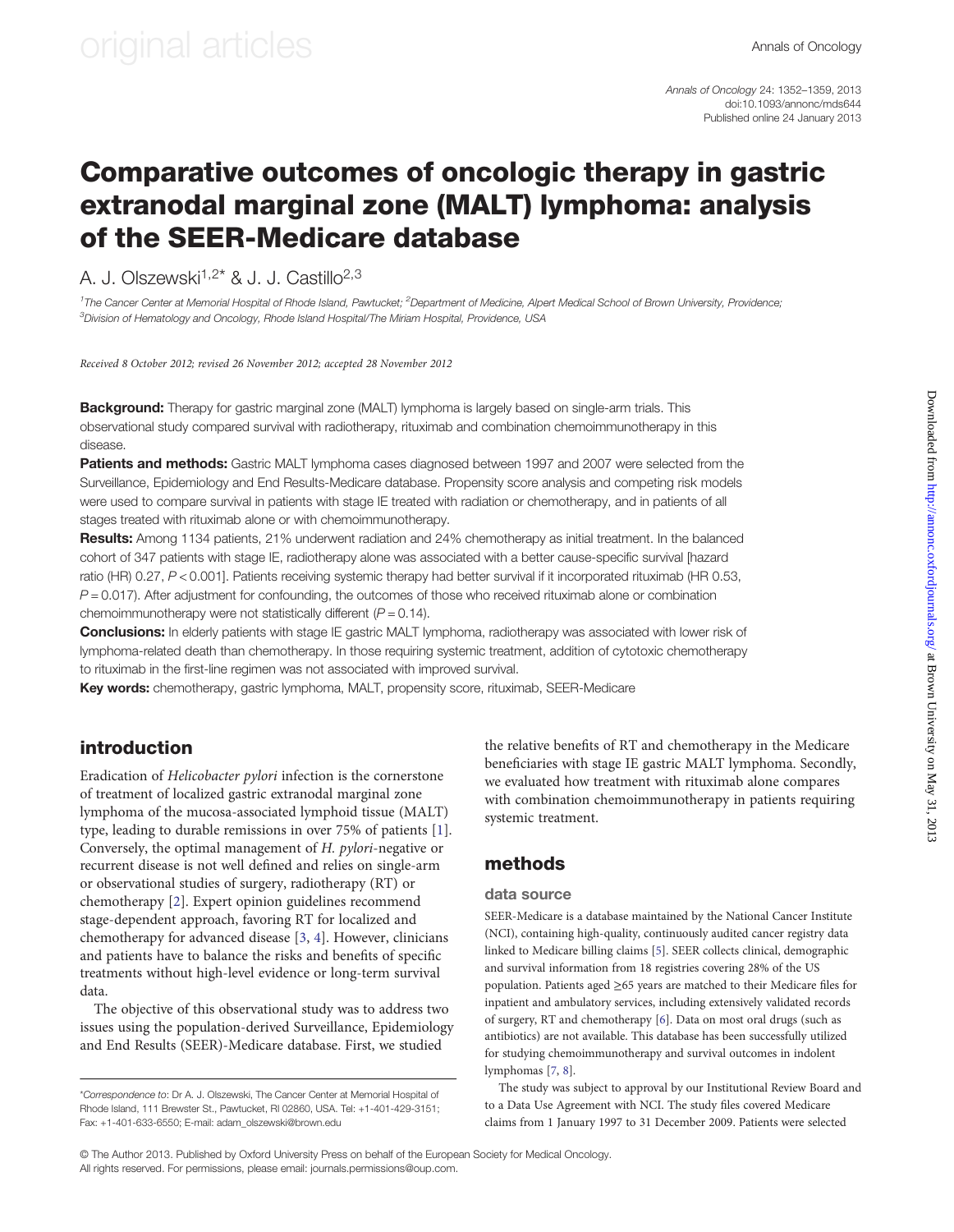Annals of Oncology **Annals of Oncology original articles** 

using the International Classification of Diseases for Oncology, 3rd Edition (ICD-O-3) codes for histology (marginal zone B-cell lymphoma) and anatomical location (stomach). We excluded patients without adequate Medicare coverage or those covered by a Health Maintenance Organization, because their billing claims would be absent in the database (Figure [1,](#page-2-0) [supplementary Table S1, available at](http://annonc.oxfordjournals.org/lookup/suppl/doi:10.1093/annonc/mds644/-/DC1) Annals of [Oncology](http://annonc.oxfordjournals.org/lookup/suppl/doi:10.1093/annonc/mds644/-/DC1) online).

### definition of variables

Demographic and clinicopathologic characteristics, dates of diagnosis and death were derived from SEER and/or Medicare files. As the database does not contain laboratory or other diagnostic study results, we used the International Classification of Diseases (ICD-9) and Healthcare Common Procedure Coding System (HCPCS) codes from claims to define additional variables, using methods published in the context of SEER-Medicare analyses [[9\]](#page-6-0). The Charlson Comorbidity Index was determined using the validated NCI algorithm in the timeframe between 365 days before and 30 days after the diagnosis [\[10](#page-6-0)]. An indicator of poor performance status was constructed based on the utilization of home care services, skilled nursing facility admissions, mobility aids and oxygen therapy supplies [[11\]](#page-6-0). Both indices correlated with patient survival ([supplementary Figures S1 and S2,](http://annonc.oxfordjournals.org/lookup/suppl/doi:10.1093/annonc/mds644/-/DC1) available at [Annals of Oncology](http://annonc.oxfordjournals.org/lookup/suppl/doi:10.1093/annonc/mds644/-/DC1) online).

Presence of anemia was determined using relevant ICD-9 codes, claims for transfusions or erythropoietin [[7\]](#page-6-0). We used the same procedure to define malnutrition and gastrointestinal hemorrhage/perforation. Diagnostic codes were only considered if they occurred on at least two nonlaboratory claims at least 30 days apart in order to increase their specificity [\[9](#page-6-0)]. The recording of H. pylori infection was defined over the entire time window.

Gastrectomy was ascertained using the inpatient procedure codes. Radiotherapy was defined using codes for RT-related services and lymphoma diagnosis, thus excluding RT for other indications. Intravenous chemotherapy was defined using HCPCS codes for specific drugs [\[8](#page-6-0)]. The regimens were assumed to contain rituximab if it was administered within 180 days of the initial chemotherapy date, thus accounting for consolidation or maintenance strategies. Chemotherapy initiated within 90 days of RT was assumed to be a part of combined modality therapy. Claims with chemotherapy prescribed for other diagnoses were excluded, but the affected patients ( $N = 56$ ) were retained in the analysis, because patients with secondary cancers treated without chemotherapy still contributed to survival data. For the definition of death related to lymphoma, we counted all fatalities attributed to any form of lymphoma/ leukemia on death certificates.

### statistical analysis

We studied prognostic factors affecting survival using flexible parametric models [[12](#page-6-0)]. Since the majority of deaths were not attributed to lymphoma and oncologic treatments may affect both cancer-related and other events (e.g. cardiovascular or infectious), we used a competing risk survival analysis to compare treatments [[13](#page-6-0)]. Cumulative incidence function curves were compared using Gray's test and subdistribution hazard ratios (HR) were obtained from Fine-Gray regression models [[14\]](#page-6-0). Proportional hazard assumptions were tested using graphical methods and time interactions. All statistical tests are reported with two-tailed P values and 95% confidence intervals (CI), at an alpha level of 0.05 or lower using SAS version 9.3 (Cary, NC), Stata/SE version 12.1 (StataCorp LP, College Station, TX) and R version 2.15.1 (The R Foundation for Statistical Computing, Vienna, Austria).

### propensity score analysis

An inherent treatment selection bias was present in this retrospective cohort, related to numerous clinical factors affecting treatment decisions. In order to generate comparable study arms, we conducted a propensity score analysis. In this two-step procedure, the probability of receiving treatment is first calculated and the calculated score is subsequently incorporated as an adjustment in the survival comparison. The methodology can remove systematic bias related to measured variables and enables estimation of treatment effects [\[15](#page-6-0)]. One of its advantages over multivariable regression is that it mirrors the design of a randomized study. Patients with extremely low or high treatment probability, who would not be likely to enter a randomized trial, can be excluded. The balance of study arms with regard to all variables can be verified, thus ensuring group comparability before analyzing the outcomes. The propensity score in our study was derived from a logistic regression model fit using variables associated with treatment or outcome (regardless of their statistical significance), so as to achieve maximal group similarity. Covariate balance was evaluated using standardized differences of means (SDM), with SDM of <0.1 (corresponding to <10% difference between the arms) indicative of acceptable balance [[16](#page-6-0)]. For outcome adjustment, we employed the inverse probability of treatment weighting, assigning to all patients stabilized weights corresponding to their probability of receiving specific therapy [[17](#page-6-0)].

### results

patient characteristics and survival

The study included 1134 patients with a median 53 months of follow-up data (Table [1](#page-3-0)). MALT lymphomas constituted 39.7%  $(N = 2155)$  of all gastric lymphomas in the database; diffuse large B-cell lymphoma (DLBCL) being more prevalent (45.0%,  $N = 2443$ , [supplementary Table S2, available at](http://annonc.oxfordjournals.org/lookup/suppl/doi:10.1093/annonc/mds644/-/DC1) Annals of [Oncology](http://annonc.oxfordjournals.org/lookup/suppl/doi:10.1093/annonc/mds644/-/DC1) online). Half of the studied patients had no record of any oncologic therapy (H. pylori eradication data were not available), while 5% underwent surgery  $(N = 59)$ , 21% RT  $(N = 236)$  and 24% chemotherapy  $(N = 276)$  as the initial treatment, at a median of 3.4 months from diagnosis (interquartile range 1.7–7.9 months). Younger age, advanced stage, better performance status and diagnosis after 2003 were associated with a higher chance of receiving RT or chemotherapy, but the teaching status of the hospital was not. Patients undergoing gastrectomy or with no record of oncologic treatment had a distinctly shorter survival, likely reflecting their unfavorable baseline features.

The median overall survival was 6.7 years (95% CI 6.2–7.5). The cumulative incidence of lymphoma-related death (LRD) at 5 years was 12.1% (95% CI 10.3% to 14.2%), while it was 29.0% (95% CI 26.2% to 31.8%) for competing causes of death (Figure [2](#page-3-0)A). A simple score incorporating advanced stage (III/ IV), B symptoms and poor performance status was strongly prognostic for LRD, with the 5-year risk ranging from 6.5% to 33.5% (Figure [2](#page-3-0)B, Table [2](#page-4-0)).

### radiation and chemotherapy in stage IE lymphoma

Among patients with stage IE lymphoma, 347 who received RT ( $N = 185$ ) or chemotherapy ( $N = 162$ ) within 2 years of diagnosis were included in the propensity score analysis of comparative outcomes. Twenty-five percent of patients treated with chemotherapy received also RT ( $N = 40$ ), mostly as part of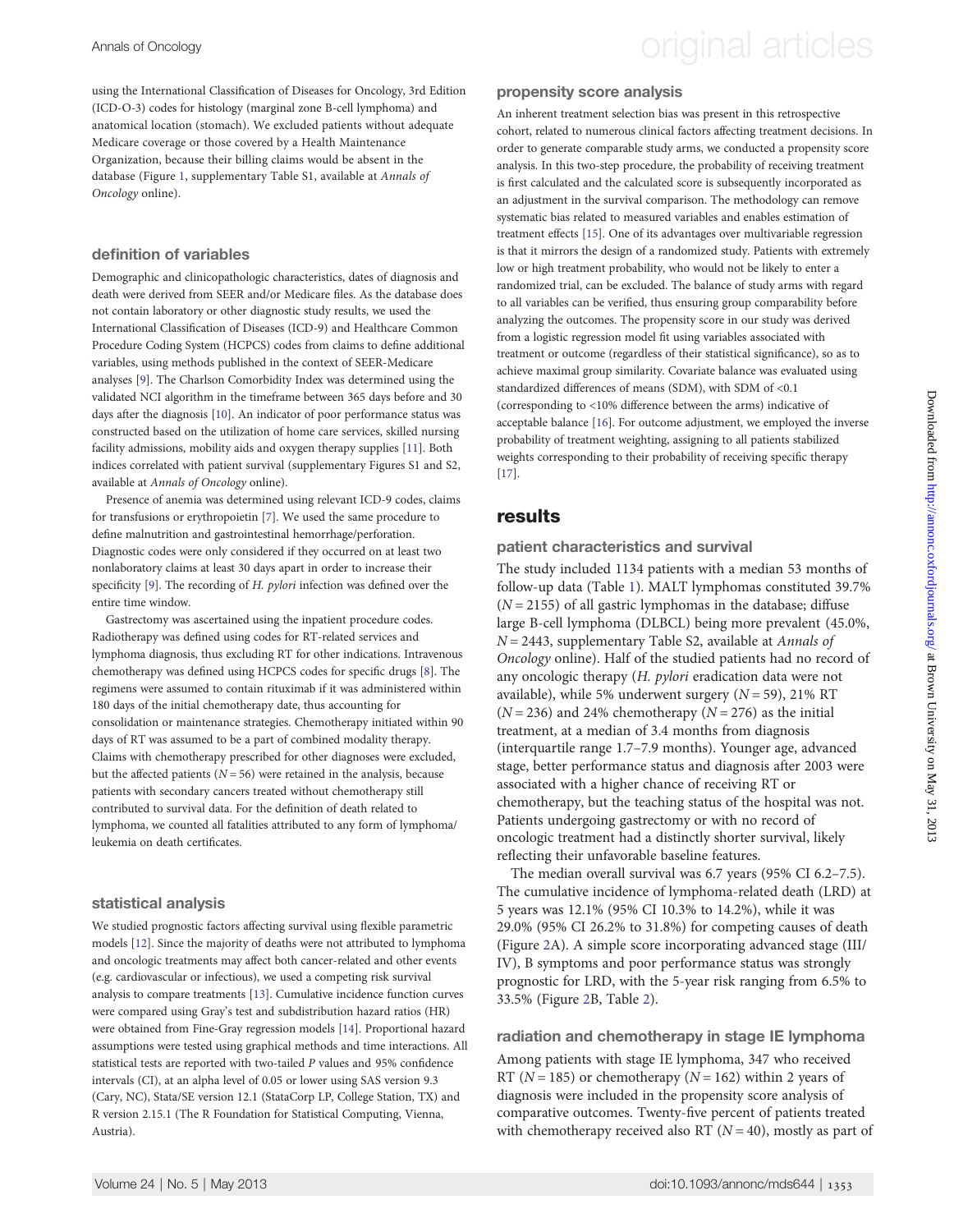## <span id="page-2-0"></span>original articles **Annals of Oncology**



Figure 1. Patient selection flowchart. HMO, health maintenance organization; ICD-O-3, International Classification of Diseases for Oncology, 3rd Edition; MALT, mucosa-associated lymphoid tissue; SEER, Surveillance, Epidemiology, and End Results

their initial treatment plan (median interval of 3 months from the first infusion). Subsequent chemotherapy was applied in only 7% of those initially treated with RT ( $N = 13$ , median interval 24 months). Patients who underwent combined modality therapy were included in the chemotherapy arm. Radiotherapy alone was a more likely choice in patients without B symptoms, residing in metropolitan areas and with less comorbidities, but did not depend on hospital teaching status. In the unadjusted population, the 5-year cumulative incidence of LRD was 5.3% for RT (95% CI 2.6% to 9.4%) and 19.1% for chemotherapy (95% CI 13.1% to 26.0%, P < 0.001, Figure [3](#page-4-0)A). Conversely, the risk of death from other causes was not different (25.7% and 24.8%, respectively,  $P = 0.56$ ).

The propensity score adequately balanced all variables affecting treatment selection or survival (Figure [3](#page-4-0)B, [supplementary Tables S3 and S4 and Figure S3, available at](http://annonc.oxfordjournals.org/lookup/suppl/doi:10.1093/annonc/mds644/-/DC1) [Annals of Oncology](http://annonc.oxfordjournals.org/lookup/suppl/doi:10.1093/annonc/mds644/-/DC1) online). After the adjustment, the risk of LRD was still significantly lower in patients treated with RT alone (HR 0.27, 95% CI 0.13–0.55, P < 0.001). The overall survival was not significantly different (HR 0.73, 95% CI 0.51– 1.04,  $P = 0.08$ ). Patients treated with chemotherapy had a higher risk of admission to a hospital [odds ratio (OR) 3.68, 95% CI 2.34–5.81, P < 0.0001] or a critical care unit (OR 3.25, 95% CI 1.78–5.92, P < 0.0001) within 1 year from treatment.

In a sensitivity analysis, consistent results were obtained when extreme values of the propensity score were trimmed at different levels—a procedure shown to partly compensate for unobserved confounding ([supplementary Table S5, available at](http://annonc.oxfordjournals.org/lookup/suppl/doi:10.1093/annonc/mds644/-/DC1) [Annals of Oncology](http://annonc.oxfordjournals.org/lookup/suppl/doi:10.1093/annonc/mds644/-/DC1) online) [\[18](#page-6-0)]. It was also consistent regardless of inclusion of prognostic factors in the outcome model, omission of the combined modality therapy cases or restriction of the initial treatment timeframe to 6, 12, 36 or 60 months from diagnosis.

#### rituximab with or without cytotoxic chemotherapy

Among the 321 patients who received any chemotherapy, we restricted the comparative analysis to those treated with regimens incorporating rituximab, cyclophosphamide and/or fludarabine ( $N = 307$ ). Administration of any rituximab was associated with a lower risk of LRD (HR 0.53, 95% CI 0.31– 0.89,  $P = 0.017$ ) and its increased application correlated with improved survival observed after 2003.

The cohort of 230 patients who received rituximab was split into groups treated with the monoclonal antibody alone  $(N = 139)$  or in combination with cytotoxic chemotherapy  $(N = 91)$ . Younger age, stage III/IV disease, presence of B symptoms, lack of comorbidities and residence in nonmetropolitan areas were predictive of the choice of chemoimmunotherapy over rituximab alone. In the unadjusted population, the cumulative incidence of LRD at 5 years for patients treated with rituximab alone was 17.7% (95% CI 11.2% to 25.4%), not significantly different from patients treated with chemotherapy (22.4%, 95% CI 13.8% to 32.4%,  $P = 0.46$  $P = 0.46$  $P = 0.46$ , Figure 4A). However, there was a significant difference in the risk of death from noncancer-related causes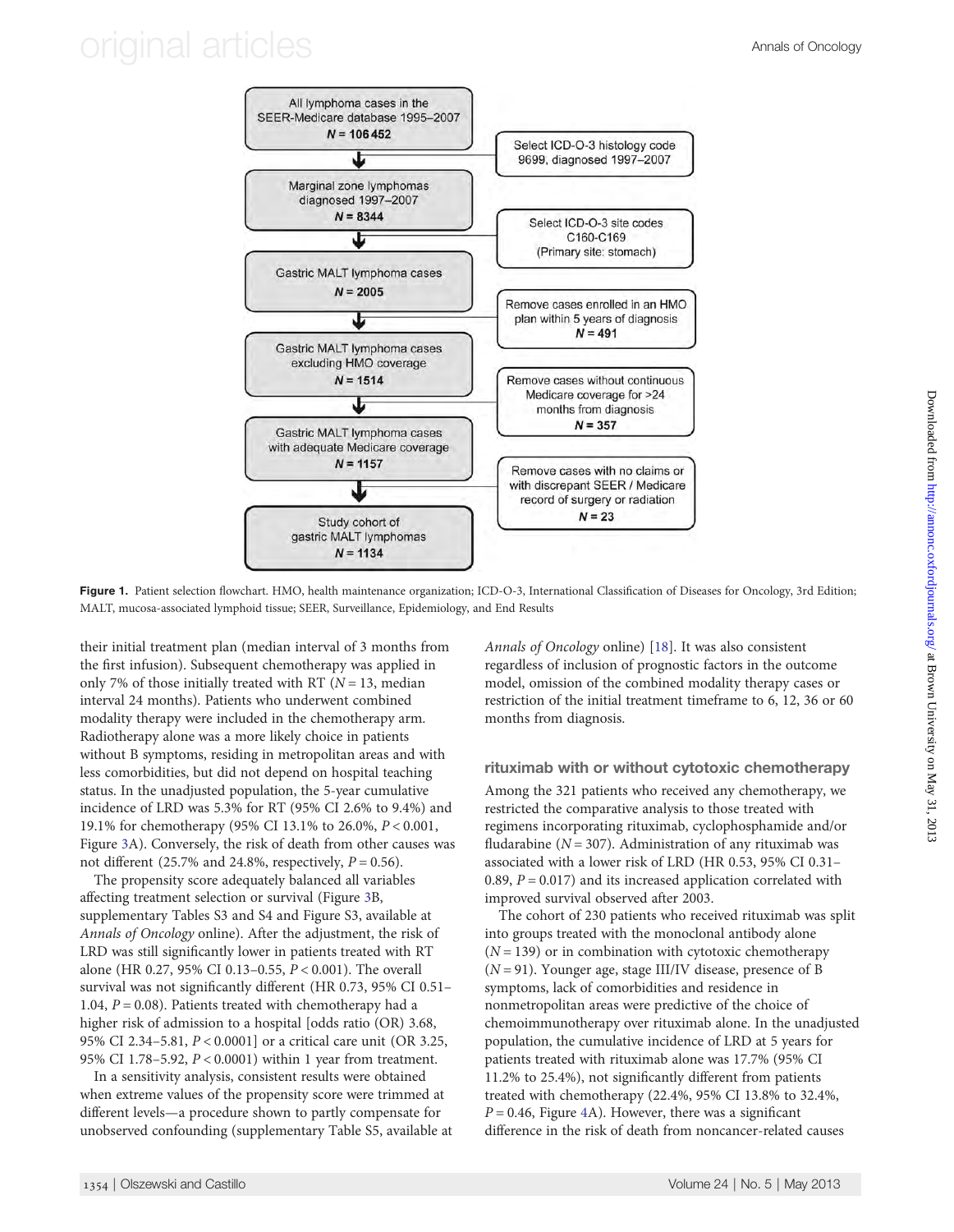Table 1. Main clinical characteristics of 1134 patients with gastric MALT lymphoma

| Variables                                 | Patients, N (%)   |
|-------------------------------------------|-------------------|
| Age (years)                               |                   |
| Mean (SD)                                 | 76 (9.0)          |
| Median (range)                            | 77 (36–100)       |
| Sex                                       |                   |
| Male                                      | 544 (48)          |
| Female                                    | 590 (52)          |
| Race/ethnicity                            |                   |
| White non-Hispanic                        | 896 (79)          |
| White Hispanic                            | 89 (8)            |
| <b>Black</b>                              | 79 (7)            |
| Asian/Other                               | 70 (6)            |
| Year of diagnosis                         |                   |
| 1997-2000                                 | 312 (28)          |
| 2001-2003                                 | 392 (35)          |
| 2004-2007                                 | 430 (38)          |
| Marital status                            |                   |
| Married                                   | 561 (49)          |
| Widowed                                   | 340 (30)          |
| Single/divorced                           | 153(13)           |
| Unrecorded                                | 80 (7)            |
| Prior malignancy                          | 197 (17)          |
| Ann Arbor stage                           |                   |
| I                                         | 801 (71)          |
| $_{\rm II}$                               | 62(5)             |
| III/IV                                    | 107(9)            |
| Unrecorded                                | 164 (14)          |
| B symptoms                                |                   |
| Absent                                    | 436 (38)          |
| Present                                   | 111(10)           |
| Unrecorded                                | 587 (52)          |
| Other recorded diagnoses                  |                   |
| H. <i>pylori</i> infection                | 210 (19)          |
| Anemia                                    | 482 (43)          |
| GI hemorrhage/perforation<br>Malnutrition | 341 (30)          |
| Poor performance status                   | 87(8)<br>334 (29) |
| Charlson Comorbidity Index                |                   |
| $\mathbf{0}$                              | 636 (56)          |
| 1                                         | 297 (26)          |
| $\overline{c}$                            | 168 (15)          |
| >2                                        | 33(3)             |
| Treatment administered (any date)         |                   |
| Gastrectomy                               | 72 (6)            |
| Radiotherapy                              | 303 (27)          |
| Chemotherapy                              | 321 (28)          |
| First course of chemotherapy              |                   |
| Rituximab alone                           | 139 (43)          |
| Chemotherapy alone                        | 84 (26)           |
| Rituximab-chemotherapy                    | 98 (31)           |
| End point status                          |                   |
| Alive                                     | 560 (49)          |
| Lymphoma-related death                    | 151(13)           |
| Other death                               | 423 (37)          |

CHOP, cyclophosphamide, doxorubicin, vincristine, prednisone; CVP, cyclophosphamide, vincristine, prednisone; GI, gastrointestinal; SD, standard deviation.



Figure 2. (A) Cumulative incidence of death related to lymphoma and competing causes. (B) Cumulative incidence of lymphoma-related death by the number of high-risk factors (stage III/IV, presence of B symptoms or poor performance status).

(33.1% and 17.8%, respectively,  $P = 0.004$ ). The overlap of the propensity score was weaker, although acceptable matching was achieved (Figure [4](#page-5-0)B, [supplementary Tables S6 and S7 and](http://annonc.oxfordjournals.org/lookup/suppl/doi:10.1093/annonc/mds644/-/DC1) [Figure S4, available at](http://annonc.oxfordjournals.org/lookup/suppl/doi:10.1093/annonc/mds644/-/DC1) Annals of Oncology online).

After the propensity score adjustment, the difference in LRD with administration of combination chemoimmunotherapy was not significant (HR 1.76, 95% CI 0.83-3.73,  $P = 0.14$ ), although the unfavorable HR persisted in the sensitivity analysis [\(supplementary Table S8, available at](http://annonc.oxfordjournals.org/lookup/suppl/doi:10.1093/annonc/mds644/-/DC1) Annals of [Oncology](http://annonc.oxfordjournals.org/lookup/suppl/doi:10.1093/annonc/mds644/-/DC1) online). The overall survival did not differ (HR 1.02, 95% CI 0.60–1.76,  $P = 0.93$ ). The rates of hospitalization within a year were not significantly different (OR 1.43, 95% CI 0.84– 2.43,  $P = 0.19$ ), although the risk of neutropenic infection was higher with combined chemoimmunotherapy (OR 3.79, 95% CI  $1.78-8.05$ ,  $P = 0.001$ ).

### discussion

This observational study of Medicare patients with gastric MALT lymphomas demonstrates better survival outcomes in early-stage disease with RT and no apparent survival benefit of adding cytotoxic agents to rituximab during the initial course of chemotherapy. Gastric MALT lymphoma has a low

## <span id="page-3-0"></span>Annals of Oncology **Annals of Oncology original articles**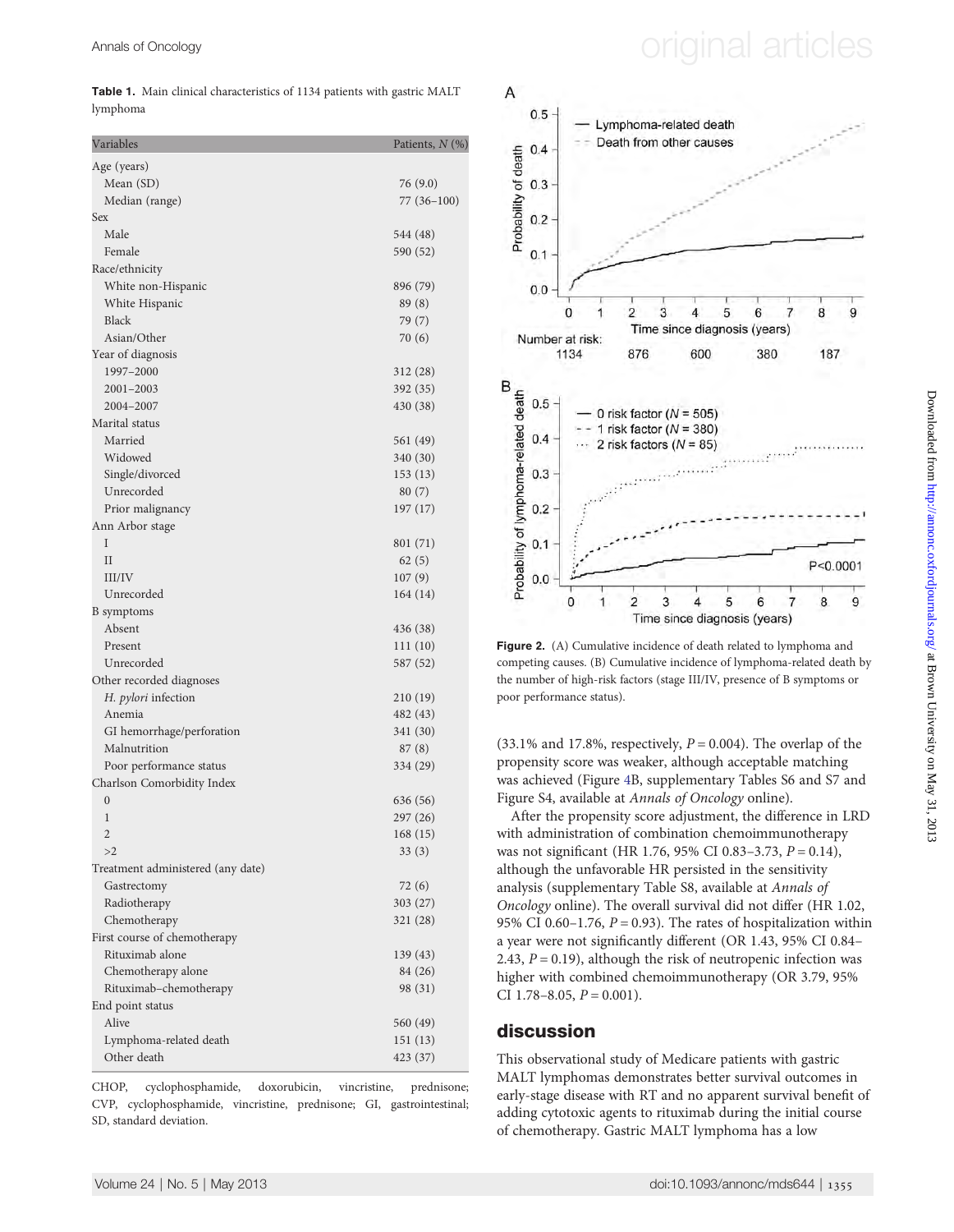# <span id="page-4-0"></span>original articles Annals of Oncology

Table 2. Prognostic model for lymphoma-specific survival in 970 patients with gastric MALT lymphoma<sup>a</sup>

| Variables                                          | Hazard ratio      | 95% CI        | $\overline{P}$ |
|----------------------------------------------------|-------------------|---------------|----------------|
| Age (10-years increment)                           | 1.76              | $1.39 - 2.24$ | < 0.001        |
| Sex                                                |                   |               |                |
| Female                                             | Reference         |               |                |
| Male                                               | 1.49              | $1.02 - 2.16$ | 0.037          |
| Race/ethnicity                                     |                   |               |                |
| White non-Hispanic                                 | Reference         |               |                |
| White Hispanic                                     | 0.93              | $0.47 - 1.82$ | 0.83           |
| <b>Black</b>                                       | 1.14              | $0.52 - 2.51$ | 0.75           |
| Asian                                              | 2.79              | $1.62 - 4.81$ | < 0.001        |
| Marital status                                     |                   |               |                |
| Married                                            | Reference         |               |                |
| Widowed                                            | 1.86              | $1.21 - 2.84$ | 0.004          |
| Single/divorced                                    | 1.48              | $0.86 - 2.55$ | 0.16           |
| Unrecorded                                         | 0.85              | $0.30 - 2.40$ | 0.76           |
| Hemorrhage/perforation                             | 1.71              | $1.20 - 2.44$ | 0.003          |
| Prior malignancy                                   | 1.96              | $1.28 - 2.99$ | 0.002          |
| <b>B</b> symptoms                                  |                   |               |                |
| Absent                                             | Reference         |               |                |
| Present                                            | 2.13              | $1.29 - 3.52$ | 0.003          |
| Unrecorded                                         | 1.26              | $0.85 - 1.85$ | 0.25           |
| Year of diagnosis                                  |                   |               |                |
| 1997-2000                                          | Reference         |               |                |
| $2001 - 2003$                                      | 0.85              | $0.57 - 1.27$ | 0.43           |
| 2004-2007                                          | 0.54              | $0.34 - 0.87$ | 0.011          |
| Variables with nonproportional hazard <sup>b</sup> |                   |               |                |
| Stage                                              |                   |               | < 0.001        |
| IΕ.                                                | Reference         |               |                |
| $II$ -IV                                           | 5.55 at 6 months  |               |                |
|                                                    | $1.31$ at 5 years |               |                |
| Poor performance status                            |                   |               | < 0.001        |
|                                                    | 3.43 at 3 months  |               |                |
|                                                    | $1.51$ at 5 years |               |                |

a Patients with unrecorded Ann Arbor stage were excluded.

<sup>b</sup>Variables violating the proportional hazard assumption in the flexible parametric model were modeled using interaction with time. Examples of hazard ratio values (peak and value at 5 years) are listed, italicized.

potential for systemic involvement and <10% risk of dying as a consequence of the disease [\[19](#page-6-0)]. Most patients achieve extended remissions after antibiotic eradication of H. pylori, and as additional chemotherapy does not improve outcomes, oncologic treatment is reserved for progressive or symptomatic lymphoma [\[20](#page-6-0), [21](#page-6-0)]. Noncomparative trials report excellent outcomes with either RT or chemotherapy using alkylating agents, purine analogs or rituximab [[22](#page-6-0)–[26\]](#page-6-0). The initial choice should therefore balance benefits and toxic effects, particularly in elderly patients with high noncancer mortality, often focused on the quality of life. The lower risk of death with RT in our study may indicate an advantage of RT in this population. However, a thorough assessment of risks/benefit ratio would require more data on the quality of life, symptom control, toxic effects and progression-free survival. A systematic review of published trials also favored RT, although it evaluated only response rates and did not address treatment selection bias [[2](#page-6-0)]. One randomized study suggested improved





Figure 3. Analysis of patients with stage IE treated with chemotherapy or radiation: (A) Cumulative incidence of lymphoma-related death by treatment arm (unadjusted population); (B) absolute standardized differences of means between treatment arms before and after the propensity score adjustment. ESRD, end-stage renal disease; GI, gastrointestinal.

event-free survival with chemotherapy (without rituximab), but there was no *H. pylori* assessment or treatment [[27\]](#page-6-0).

Combination chemotherapy in MALT lymphoma shows a high rate of disease control with acceptable toxicity, but patients in phase II trials are significantly younger (median age 57–63 years) [\[26,](#page-6-0) [28](#page-6-0), [29](#page-6-0)]. Therefore, rituximab alone may be attractive in the older population, with durable remission rates of over 75% [\[24,](#page-6-0) [30](#page-6-0)]. Our study reassuringly shows favorable survival with single-agent rituximab as initial therapy in the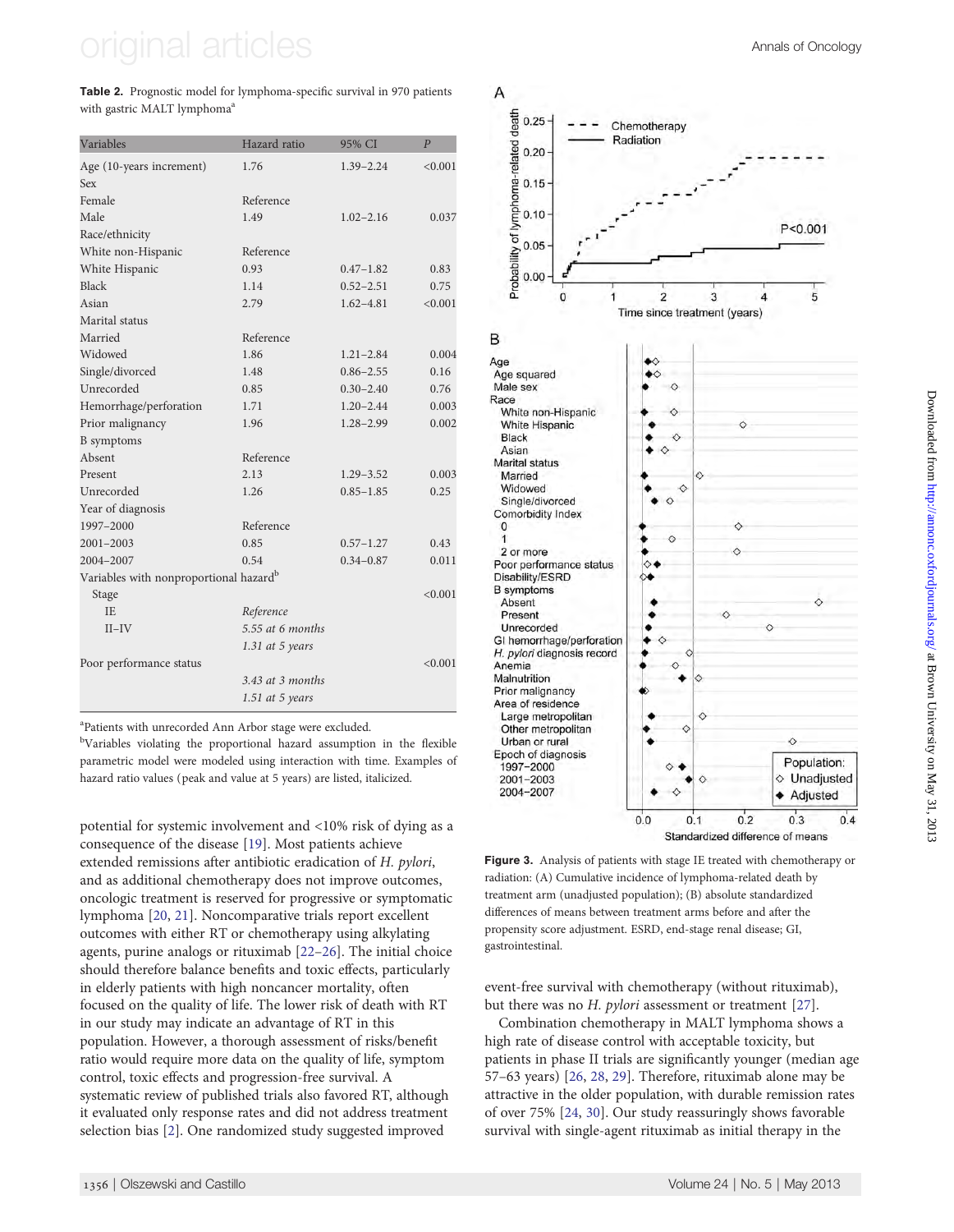

Figure 4. Analysis of patients treated with rituximab with or without cytotoxic chemotherapy: (A) Cumulative incidence of lymphoma-related death by treatment arm (unadjusted population); (B) absolute standardized differences of means between treatment arms before and after propensity score adjustment. Footnote: ESRD, end-stage renal disease; GI, gastrointestinal.

largest cohort reported to date. We cannot rule out the possibility that presence of a high-grade histology component or high tumor burden affected the choice of treatment. Highgrade gastric MALT lymphomas (correctly classified as DLBCL) may be preferentially treated with anthracycline chemotherapy, although they can respond to H. pylori-directed treatment [\[31](#page-6-0)]. Our comparison should therefore be interpreted with this limitation in mind. In this cohort of Medicare beneficiaries, treatments with radiation or

# <span id="page-5-0"></span>Annals of Oncology **Annals of Oncology original articles**

chemotherapy were highly prevalent (50%). This might indicate that outcomes in this group are not as optimistic as in the published series of younger patients. Transformation to DLBCL was recorded in only 1% of cases, consistent with previous reports [[20,](#page-6-0) [32\]](#page-7-0). The chromosomal translocations t (11;18) and t(1;14) associated with unresponsiveness to antibiotic therapy do not seem to be more prevalent in older patients [[33,](#page-7-0) [34\]](#page-7-0). The very low rate of recorded H. pylori infection is almost certainly a significant underestimate.

The strengths of our analysis include the cohort size and its comprehensive nature, including both academic and community centers in the covered areas. The propensity score adjustment may have minimized treatment selection bias inherent to retrospective studies. However, our data sources and methodology imposed several important limitations. The analysis involved elderly patients with a median age of 77 years, 8 years higher than in unselected gastric MALT lymphomas, so the results should not be extrapolated to younger populations. The absence of pathology review is another weakness, although the SEER-Medicare classification of gastric lymphoma histologies (45% DLBCL, 39% MALT) is quite consistent with published clinicopathologic reviews [[35](#page-7-0)– [37](#page-7-0)]. One study demonstrated excellent concordance of marginal zone lymphoma diagnosis between SEER and an independent pathology review [[38\]](#page-7-0). We distinguished treatment choices using billing claims, so factors influencing the decisions could only be inferred. We successfully balanced all accessible confounders associated with treatment choices or survival. However, records of prior antibiotic therapy, cytogenetic or laboratory abnormalities (such as lactate dehydrogenase) were not available and their balance between treatment arms could not be ascertained. Limiting the analysis to stage IE lymphomas treated early in the course of the disease makes the impact of such variables on treatment selection less plausible, but also narrows the applicability of our results. It is unlikely that patients treated with chemotherapy experienced systemic progression affecting their outcomes, because the majority initiated therapy within 4 months of diagnosis. Definitions of some variables also relied on billing claims rather than on direct clinical data. A similarly constructed performance score indicator had been previously validated by another group against measures of functional impairment in Medicare beneficiaries [[11\]](#page-6-0). The indicator was strongly associated with treatment selection and survival in our study. Claim-based definitions of other factors, such as anemia or malnutrition, have not been formally validated, although diagnoses constructed from administrative data compare favorably with medical record reviews and are widely used in SEER-Medicare studies [\[7,](#page-6-0) [39\]](#page-7-0).

In summary, in the absence of randomized data, the current analysis supports radiotherapy as the initial treatment choice for elderly patients with stage IE gastric MALT lymphoma who need oncologic treatment. For those who require systemic therapy, rituximab alone provides favorable survival compared with combination chemoimmunotherapy. Our findings may guide future prospective studies and help clinicians make more informed decisions while caring for their elderly gastric MALT lymphoma patients.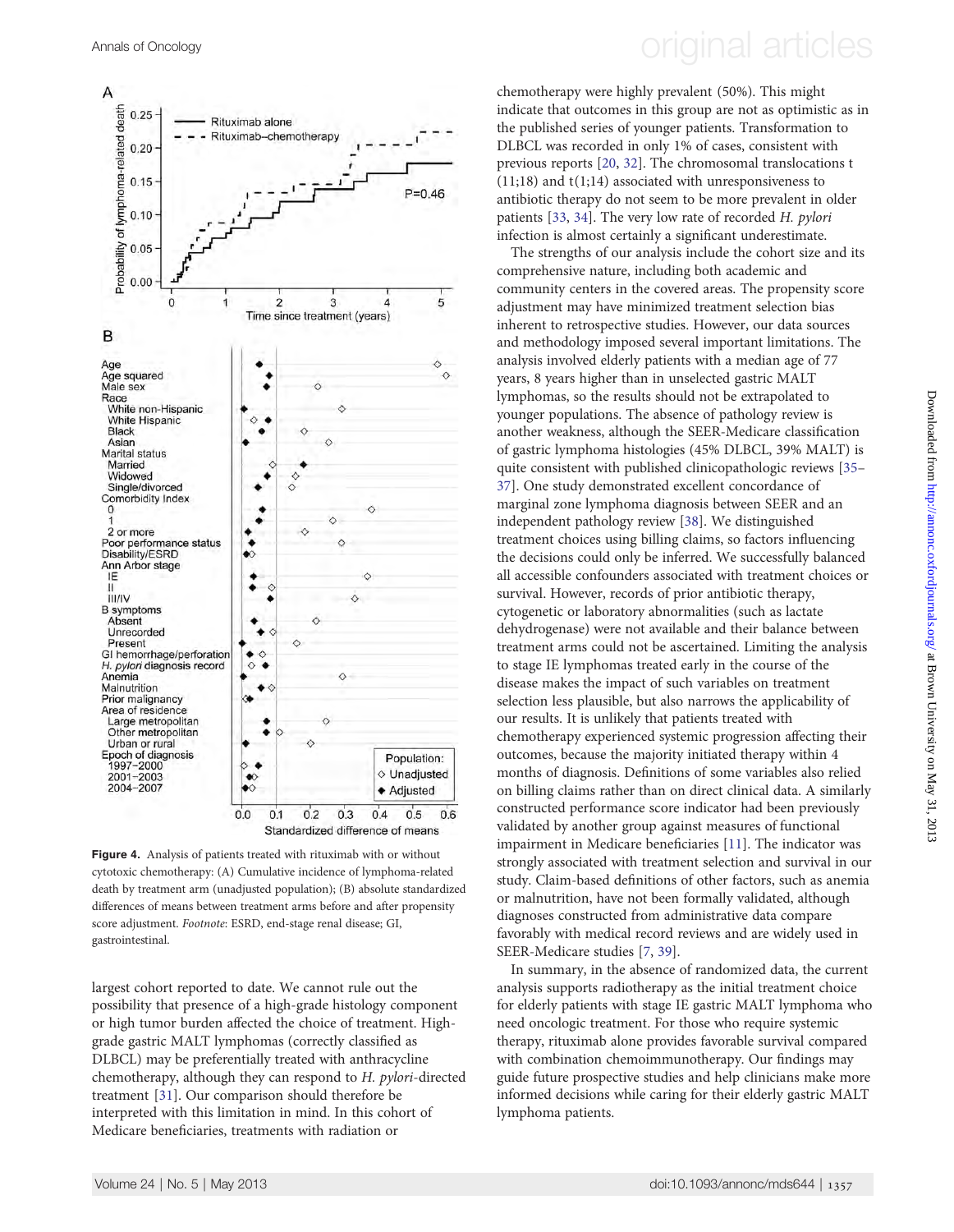# <span id="page-6-0"></span>original articles Annals of Oncology

### acknowledgements

The ideas and opinions expressed herein are those of the author(s) and endorsement by the State of California, Department of Public Health the NCI and the Centers for Disease Control and Prevention or their Contractors and Subcontractors is neither intended nor should be inferred. The authors acknowledge the efforts of the Applied Research Program, NCI; the Office of Research, Development and Information, CMS; Information Management Services, Inc.; and the SEER Program tumor registries in the creation of the SEER-Medicare database.

### funding

The collection of the California cancer incidence data used in this study was supported by the California Department of Public Health as part of the statewide cancer reporting program mandated by California Health and Safety Code Section 103885; the SEER Program of NCI under contract N01-PC-35136 awarded to the Northern California Cancer Center, contract N01-PC-35139 awarded to the University of Southern California and contract N02-PC-15105 awarded to the Public Health Institute and the Centers for Disease Control and Prevention's National Program of Cancer Registries, under agreement #U55/CCR921930-02 awarded to the Public Health Institute.

### disclosure

The authors have declared no conflicts of interest.

### references

- 1. Zullo A, Hassan C, Cristofari F et al. Effects of Helicobacter pylori eradication on early stage gastric mucosa-associated lymphoid tissue lymphoma. Clin Gastroenterol Hepatol 2010; 8: 105–110.
- 2. Zullo A, Hassan C, Andriani A et al. Treatment of low-grade gastric MALTlymphoma unresponsive to Helicobacter pylori therapy: a pooled-data analysis. Med Oncol 2010; 27: 291–295.
- 3. Zucca E, Dreyling M, Group EGW. Gastric marginal zone lymphoma of MALT type: ESMO clinical recommendations for diagnosis, treatment and follow-up. Ann Oncol 2009; 20(Suppl 4): 113–114.
- 4. Ruskone-Fourmestraux A, Fischbach W, Aleman BM et al. EGILS consensus report. Gastric extranodal marginal zone B-cell lymphoma of MALT. Gut 2011; 60: 747–758.
- 5. Warren JL, Klabunde CN, Schrag D et al. Overview of the SEER-Medicare data: content, research applications, and generalizability to the United States elderly population. Med Care 2002; 40: IV-3–IV-18.
- 6. Lamont EB, Herndon JE, II, Weeks JC et al. Criterion validity of Medicare chemotherapy claims in Cancer and Leukemia Group B breast and lung cancer trial participants. J Natl Cancer Inst 2005; 97: 1080–1083.
- 7. Danese MD, Griffiths RI, Gleeson M et al. An observational study of outcomes after initial infused therapy in Medicare patients diagnosed with chronic lymphocytic leukemia. Blood 2011; 117: 3505–3513.
- 8. Griffiths R, Mikhael J, Gleeson M et al. Addition of rituximab to chemotherapy alone as first-line therapy improves overall survival in elderly patients with mantle cell lymphoma. Blood 2011; 118: 4808–4816.
- 9. Danese MD, O'Malley C, Lindquist K et al. An observational study of the prevalence and incidence of comorbid conditions in older women with breast cancer. Ann Oncol 2012; 23: 1756–1765.
- 10. Klabunde CN, Potosky AL, Legler JM et al. Development of a comorbidity index using physician claims data. J Clin Epidemiol 2000; 53: 1258–1267.
- 11. Davidoff AJ, Tang M, Seal B et al. Chemotherapy and survival benefit in elderly patients with advanced non-small-cell lung cancer. J Clin Oncol 2010; 28: 2191–2197.
- 12. Royston P, Parmar MK. Flexible parametric proportional-hazards and proportionalodds models for censored survival data, with application to prognostic modelling and estimation of treatment effects. Stat Med 2002; 21: 2175–2197.
- 13. Dignam JJ, Kocherginsky MN. Choice and interpretation of statistical tests used when competing risks are present. J Clin Oncol 2008; 26: 4027–4034.
- 14. Fine JP, Gray RJ. A proportional hazards model for the subdistribution of a competing risk. J Am Stat Assoc 1999; 94: 496–509.
- 15. Austin PC. An Introduction to Propensity Score Methods for Reducing the Effects of Confounding in Observational Studies. Multivariate Behav Res 2011; 46: 399–424.
- 16. Austin PC. Balance diagnostics for comparing the distribution of baseline covariates between treatment groups in propensity-score matched samples. Stat Med 2009; 28: 3083–3107.
- 17. Hernan MA, Brumback B, Robins JM. Marginal structural models to estimate the causal effect of zidovudine on the survival of HIV-positive men. Epidemiology 2000; 11: 561–570.
- 18. Sturmer T, Rothman KJ, Avorn J et al. Treatment effects in the presence of unmeasured confounding: dealing with observations in the tails of the propensity score distribution—a simulation study. Am J Epidemiol 2010; 172: 843–854.
- 19. Olszewski AJ, Castillo JJ. Survival of patients with marginal zone lymphoma: analysis of the Surveillance, Epidemiology, and End Results database. Cancer 2012. August 14 [epub ahead of print], doi: 10.1002/cncr.27773.
- 20. Nakamura S, Sugiyama T, Matsumoto T et al. Long-term clinical outcome of gastric MALT lymphoma after eradication of Helicobacter pylori: a multicentre cohort follow-up study of 420 patients in Japan. Gut 2012; 61: 507–513.
- 21. Hancock BW, Qian W, Linch D et al. Chlorambucil versus observation after anti-Helicobacter therapy in gastric MALT lymphomas: results of the international randomised LY03 trial. Br J Haematol 2009; 144: 367–375.
- 22. Tsai HK, Li S, Ng AK et al. Role of radiation therapy in the treatment of stage I/II mucosa-associated lymphoid tissue lymphoma. Ann Oncol 2007; 18: 672–678.
- 23. Tsang RW, Gospodarowicz MK, Pintilie M et al. Localized mucosa-associated lymphoid tissue lymphoma treated with radiation therapy has excellent clinical outcome. J Clin Oncol 2003; 21: 4157–4164.
- 24. Martinelli G, Laszlo D, Ferreri AJ et al. Clinical activity of rituximab in gastric marginal zone non-Hodgkin's lymphoma resistant to or not eligible for anti-Helicobacter pylori therapy. J Clin Oncol 2005; 23: 1979–1983.
- 25. Jager G, Neumeister P, Brezinschek R et al. Treatment of extranodal marginal zone B-cell lymphoma of mucosa-associated lymphoid tissue type with cladribine: a phase II study. J Clin Oncol 2002; 20: 3872–3877.
- 26. Salar A, Domingo-Domenech E, Estany C et al. Combination therapy with rituximab and intravenous or oral fludarabine in the first-line, systemic treatment of patients with extranodal marginal zone B-cell lymphoma of the mucosaassociated lymphoid tissue type. Cancer 2009; 115: 5210–5217.
- 27. Aviles A, Nambo MJ, Neri N et al. Mucosa-associated lymphoid tissue (MALT) lymphoma of the stomach: results of a controlled clinical trial. Med Oncol 2005; 22: 57–62.
- 28. Brown JR, Friedberg JW, Feng Y et al. A phase 2 study of concurrent fludarabine and rituximab for the treatment of marginal zone lymphomas. Br J Haematol 2009; 145: 741–748.
- 29. Kang HJ, Kim WS, Kim SJ et al. Phase II trial of rituximab plus CVP combination chemotherapy for advanced stage marginal zone lymphoma as a first-line therapy: Consortium for Improving Survival of Lymphoma (CISL) study. Ann Hematol 2012; 91: 543–551.
- 30. Conconi A, Martinelli G, Thieblemont C et al. Clinical activity of rituximab in extranodal marginal zone B-cell lymphoma of MALT type. Blood 2003; 102: 2741–2745.
- 31. Chen LT, Lin JT, Tai JJ et al. Long-term results of anti-Helicobacter pylori therapy in early-stage gastric high-grade transformed MALT lymphoma. J Natl Cancer Inst 2005; 97: 1345–1353.